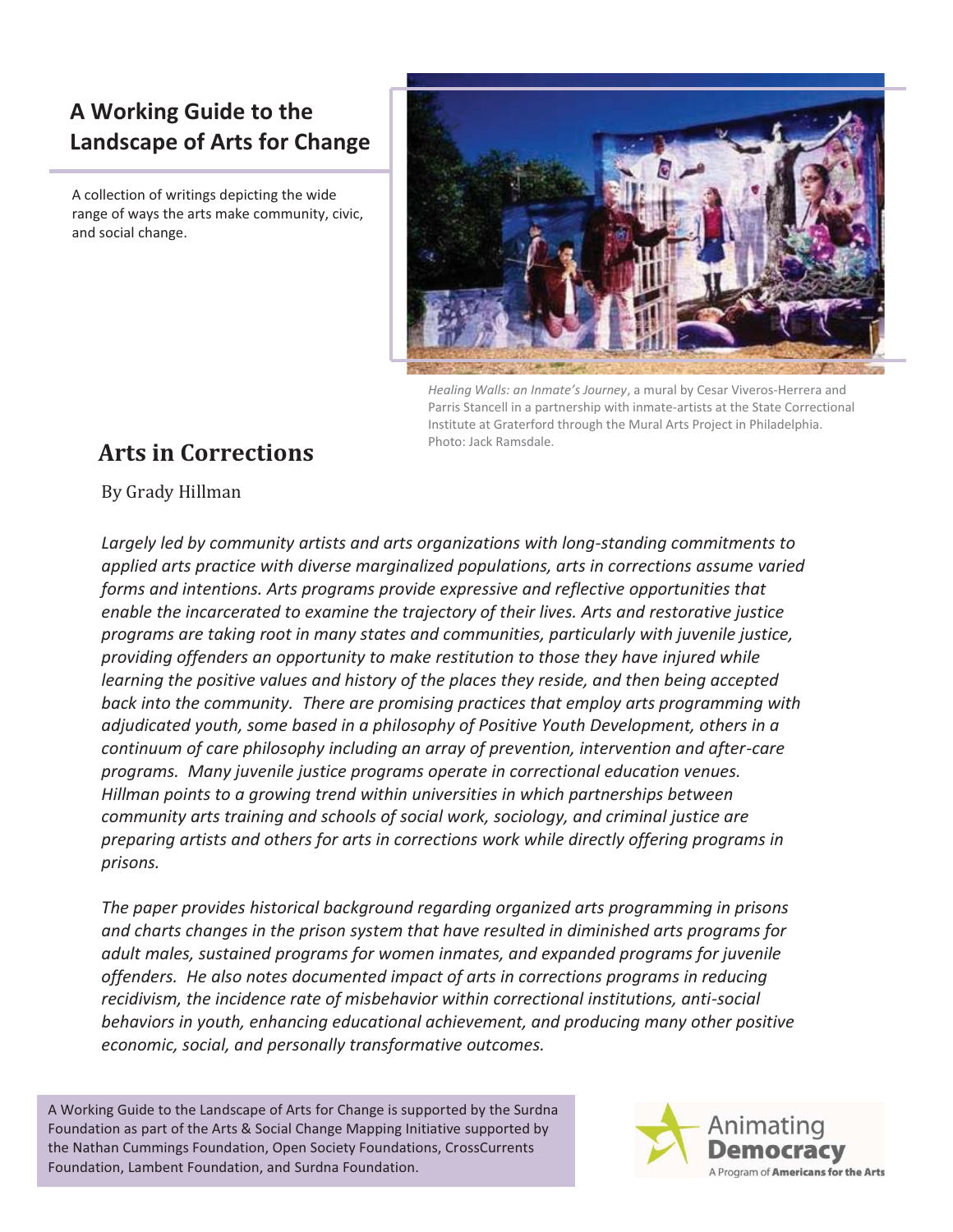It is an honor to be asked to write this Snapshot Paper around the theme of arts for change in the U.S. criminal justice system. After working as an artist-in-residence with the Texas Department of Corrections from 1981-84, I condensed my experience then into the following summary: "When I'd completed my first year of prison workshops, I knew all the answers. After two years, I no longer knew the questions. When I'd completed my third and final year of residency, I had gleanings of understanding about the relationship between the arts and the corrections system but wasn't sure I had the vocabulary to articulate to others what I'd learned." Since 1984, I've had the privilege of working in adult and juvenile justice settings in more than half the United States and a few foreign countries, but the picture is still far from clear. My aspiration here is to achieve a measure of coherency which will hopefully inspire the reader to further investigation and dialogue fulfilling the goal of animating democracy.

A key concept in understanding arts in corrections programming is to accept that artmaking is indigenous to prison culture. When Charles Dickens toured early American penitentiaries in the mid-1800s, he visited solitary cells where prisoners worked on looms but had no human contact. When their monastic cell doors were opened for him, he described murals created from colored fabric, musical instruments manufactured from broken wire and frame, and individuals who preserved their sanity through song. William Sidney Porter became O. Henry behind the walls of the Federal Penitentiary in Ohio in 1898 creating character studies that impacted the construction of the American identity. Leadbelly transformed prison field songs into music that informed both the development of the Blues and its mainstream popularization.

It is also true that when O. Henry wasn't writing, he had the opportunity to perform in the prison orchestra and the prison choir; that Leadbelly's career was ignited by the foundation-supported Lomax father and son folklore team. One of the conundrums in describing the history of organized arts programming in prisons is that after Americans began constructing prisons, we never created a national criminal justice policy or even a universally accepted philosophy of what prisons were supposed to be and do. Rehabilitate? Punish? Provide vocational training? Deter crime? Educate? Provide treatment or therapy? The federal government oversees only a small minority of prisons inhabited by people who violate some very specific federal laws. State governments, counties, and cities create and enforce the laws which impact us most, and these laws can vary widely from one side of a border to another, one county line to another, or whether you are inside the city limits or not. Likewise, the facilities these governing bodies construct have had and still have widely differing missions and fulfill those mission goals in very different ways. Most of us on the outside have little knowledge of how our own state or county operates its adult and juvenile justice systems. Sometimes the two are a continuum in the same governmental agency; sometimes they are totally separate. Our perceptions of the criminal justice system are generally a medley of stereotypes formed by bad TV, sensationalistic news reporting, and political fear mongering. Yet, we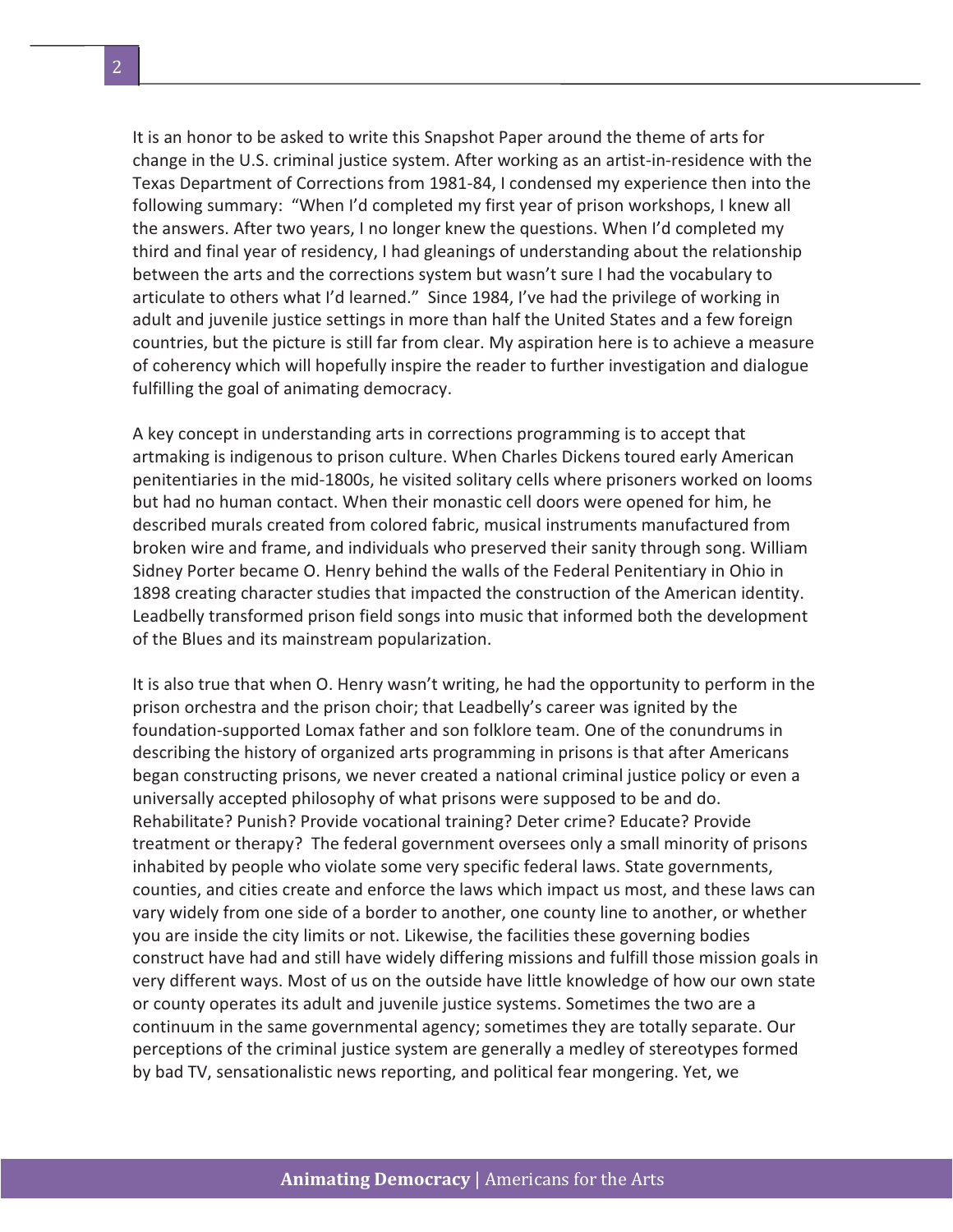incarcerate a larger percentage of our population than just about any country in the world.

When I began work in the Texas Department of Corrections in 1981, I came in as a poetin-the-schools for the prison school district through grants from the Texas Commission on the Arts. Texas was then and still is a notoriously hard system. Conditions were brutal on many units. However, the system also hosted a recording studio which supported three bands that performed annually at the prison rodeo. There was a gospel choir, bonafide art teachers, and "piddlin' shops" on almost every unit that allowed inmates with good behavior to engage in artmaking from painting to leatherwork. Their work was sold at the annual prison-wide inmate art festival that coincided with the rodeo. Inmates also received academic instruction from community colleges that operated within the walls. Their attendance was supported by Pell grants. During the '80s, I was invited to work in prison programs in other states including Colorado, California, and Oklahoma where I saw programs that outshined Texas by far. With notable exceptions, over the past 30 years, almost all of that has disappeared in prisons for adult males, though programs for women inmates seem to have been sustained (some notable artists here are Pat Graney, Rhodessa Jones, Wally Lamb, Leslie Neal, Jean Trounstine, Kyes Stevens, Meade Palidofsky, Jodi Jinks, Amanda Gardner, Susan Hill, Bette Buschow, and Agnes Wilcox to name just a few), and art programs for juvenile offenders have expanded dramatically.

The causes for these changes are easily identified. Pell grants for inmates were eliminated during the Reagan Administration, virtually eliminating the reformative degree-granting presence of community colleges and universities in the prison system. Course offerings almost always included the visual arts with music, creative writing, theater, and even dance classes provided if enrollment was sufficient to bring in an instructor. The most overwhelming deterrent to prison arts programs has been mandatory sentencing and the concomitant elimination of "good time," a practice which eliminated days from a sentence for days of good behavior. Without prospects for parole or reduced sentences, prisons expanded dramatically in number and population, and, without incentives for cooperation, they became much more unmanageable. Currently, Texas has seven times the prison population it had when I began my work there in 1981. Governmental entities on the state, local, and federal levels began privatizing the corrections system, transforming it into an "industry," with the political declaration that corporations would do a better job for less money. Both assertions have been proven wrong and services have suffered. The likelihood that an inmate will receive treatment, vocational, educational, or rehabilitative programs is far less now than an inmate entering the system 20 or 30 years ago. The correctional system has largely surrendered its reformative responsibility to warehousing prisoners until they are released, now constructing "supermax" prisons which keep "high risk" inmates secured in their cells for 23 hours a day.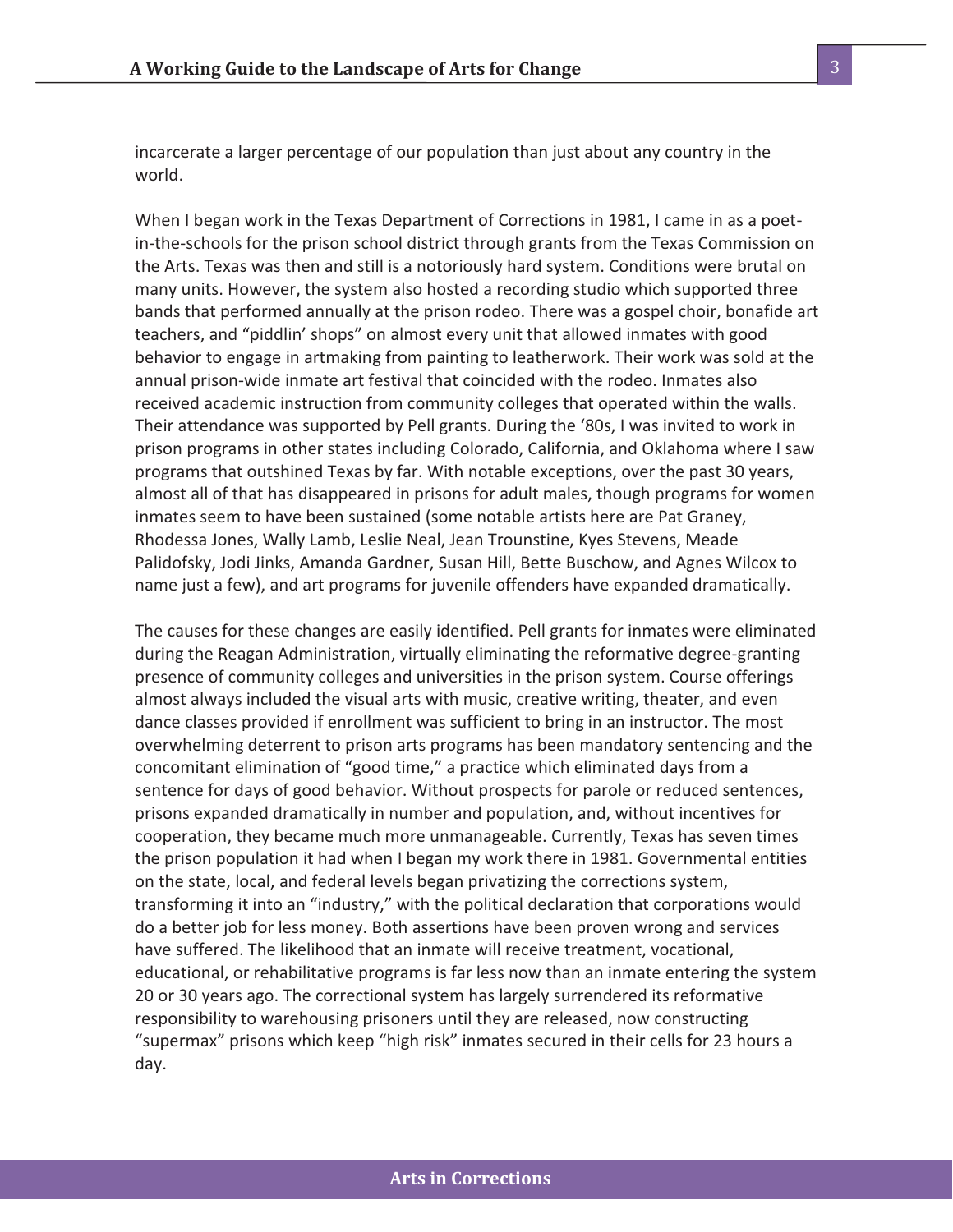The American arts community has not surrendered its long-standing commitment to serve the most marginalized of U.S. citizens in prison and their families, certain that having access to the arts provides expressive and reflective practices which enable the incarcerated to examine the trajectory of their lives—where they've been and where they're going, whom they've hurt and what good they can still do. A premier example is Appalshop, the Appalachian media center now enjoying its  $40<sup>th</sup>$  anniversary. This arts and culture organization saw the damage being done to the environment and community culture by the promotion and construction of "supermax" prisons as economic boons to depressed coal communities and created two programs to counter this trend. Holler to the Hood is an on-going multi-media project exploring the economic and social issues in low-income rural and urban communities related to the criminal justice system, allowing those affected by the prison system to tell their story in their own voice. Thousand Kites is a community-based performance, web, and radio project centered on the United States prison system and created with inmates, employees, and their families. Utilizing new technologies like the web and old technologies like radio and film, these programs have become a significant outlet for prison art both within and without the walls. Other arts organizations like Prison Arts Program in Connecticut and Prison Creative Arts Project in Michigan have long histories of prison programming and annually host major art exhibits of prisoner work from their own state prisons. The Office of Accessibility at the NEA and the Federal Bureau of Prisons have continued a prison arts partnership for 30 years now with the assistance of the William James Association.

The current economic crisis has provided a double edged sword. It has mortally injured programs like the venerable California Arts in Corrections program which has served as a national best practice model for over 30 years, documenting reduced recidivism rates and cost effectiveness. But it has also forced prison budget cuts. This legislative sacred cow is no longer sacrosanct as school budgets and higher education are slashed, and social services in general reduced. There is no more expensive criminal justice policy than incarceration. Prison populations have to be reduced, requiring re-entry programs and community-based corrections solutions like Changing Lives through Literature. This highly successful alternative sentencing program pioneered by University of Massachusetts-Dartmouth requires attendance in rigorous literary criticism projects, examining how characters resolve conflict successfully and unsuccessfully, as an alternative to incarceration. Rehabilitation through the Arts in New York and ArtSpring in Florida are active programs that have focused on re-entry, working with inmates beyond the prison walls with great success.

Restorative justice—the practice of mediating between offenders and their victims (individuals and communities) toward restoring both the damage done and the offender as a contributing citizen—is also receiving increased attention as criminal justice practice. The Philadelphia Mural Arts Program (MAP) has pioneered the Healing Walls project which has inmates and victims' rights organizations creating murals together inside Graterford Prison. The murals are then installed in crime inflicted communities. MAP's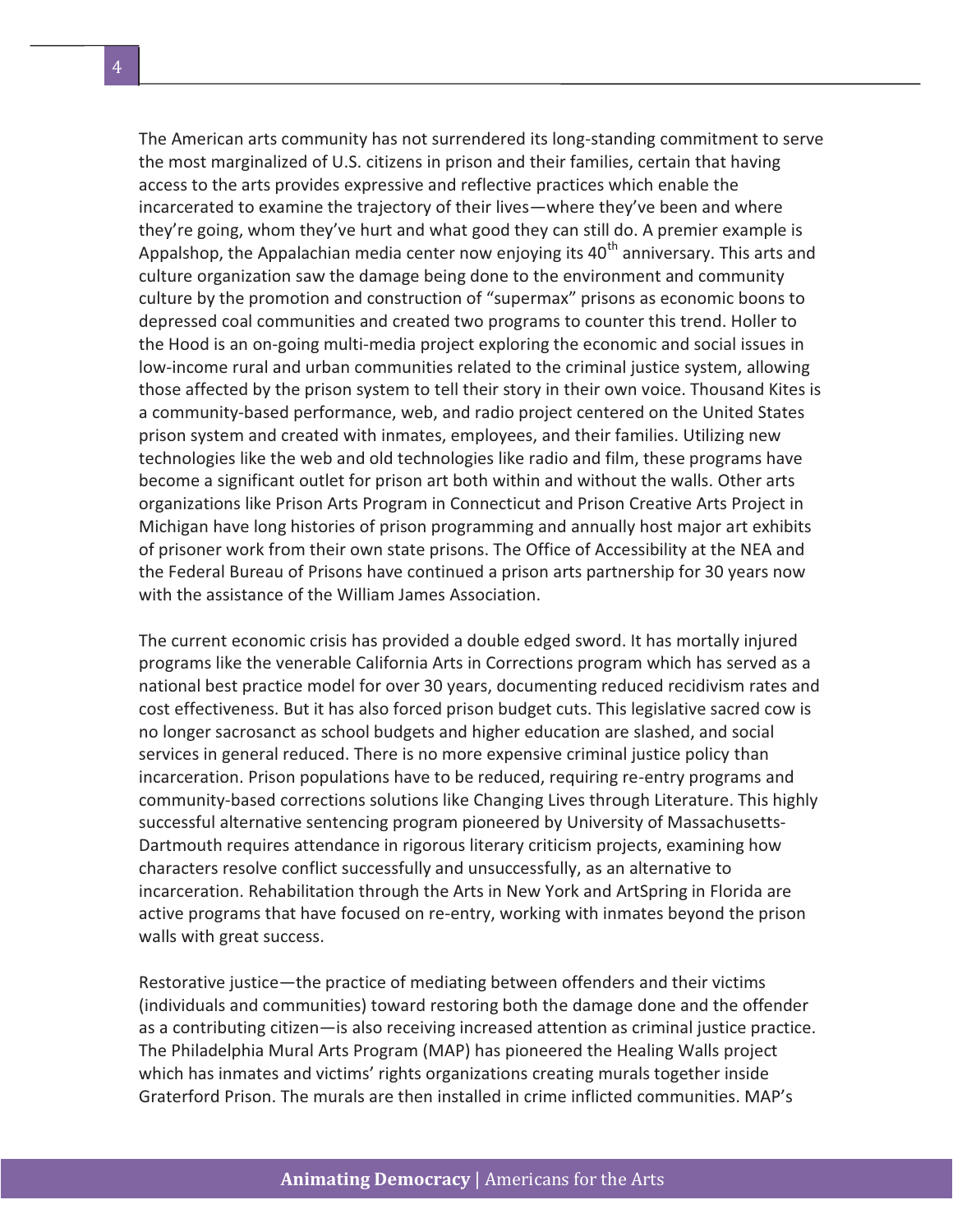Greenfield Restorative Justice Project operates in a similar way with juvenile offenders in probation/parole settings working with community leaders on community arts projects that benefit their home communities. Projects such as these are designed to provide offenders an opportunity to make restitution to those they've injured while learning the positive values and history of the places they reside, and then being accepted back into the community. Arts and restorative justice programs are taking root in many states and communities, particularly with juvenile justice. Gemini Ink hosts an innovative restorative justice program for youth in the San Antonio detention center, having them write and publish children's books to be used by teen parents in the community with their own children.

Here it should be stated that the juvenile justice system has expanded dramatically over the past 20 years in parallel fashion to the adult system. However, punitive philosophy has not overwhelmed correctional programming for youth. The National Endowment for the Arts (NEA) and the Office of Juvenile Justice and Delinquency Prevention (OJJDP) have collaborated on three initiatives over the past decade. YouthARTS, Arts Programs for Juvenile Offenders in Detention and Corrections, and an institute on arts and conflict resolution have all contributed public policy documentation on promising practices that employ arts programming with adjudicated youth. State and regional programs have taken up the mantle with two notable trends evolving besides restorative justice.

The Prodigy Cultural Arts Program in Florida, developed by the School of Social Work at the University of South Florida (USF), operates about 30 programs for youth on probation in Tampa and Orlando. The program operates with a philosophy of Positive Youth Development (PYD), a new trend in social work nationwide, which uses the arts to reveal talents in high risk youth, give opportunities to experience success in an on-going regimen of practice, and develop confidence which translates into resiliency. USF has thoroughly evaluated the success of the program in a recent issue of *Best Practices in Mental Health*  largely devoted to their studies.

Core Arts in Mississippi, an 11-year project developed by the Mississippi Arts Commission (MAC) and Communities in Schools Greenwood Leflore, operates in over 20 communities throughout the state with a veteran cadre of artists focusing on a continuum of care philosophy. Providing challenging and rigorous arts programming to youthful offenders has often been difficult due to the fragmented nature of the juvenile justice system and the transient nature of youth within the system. Core Arts has developed an array of prevention, intervention and after-care programs that allow youth to continue their arts practice as they move through the system-alternative schools, after-school adolescent offender programs, detention centers, the state training school, and community. The program is skills-based with entrepreneurial opportunities. Student work is published in books or sold in culminating events and at a permanent gallery devoted to student work.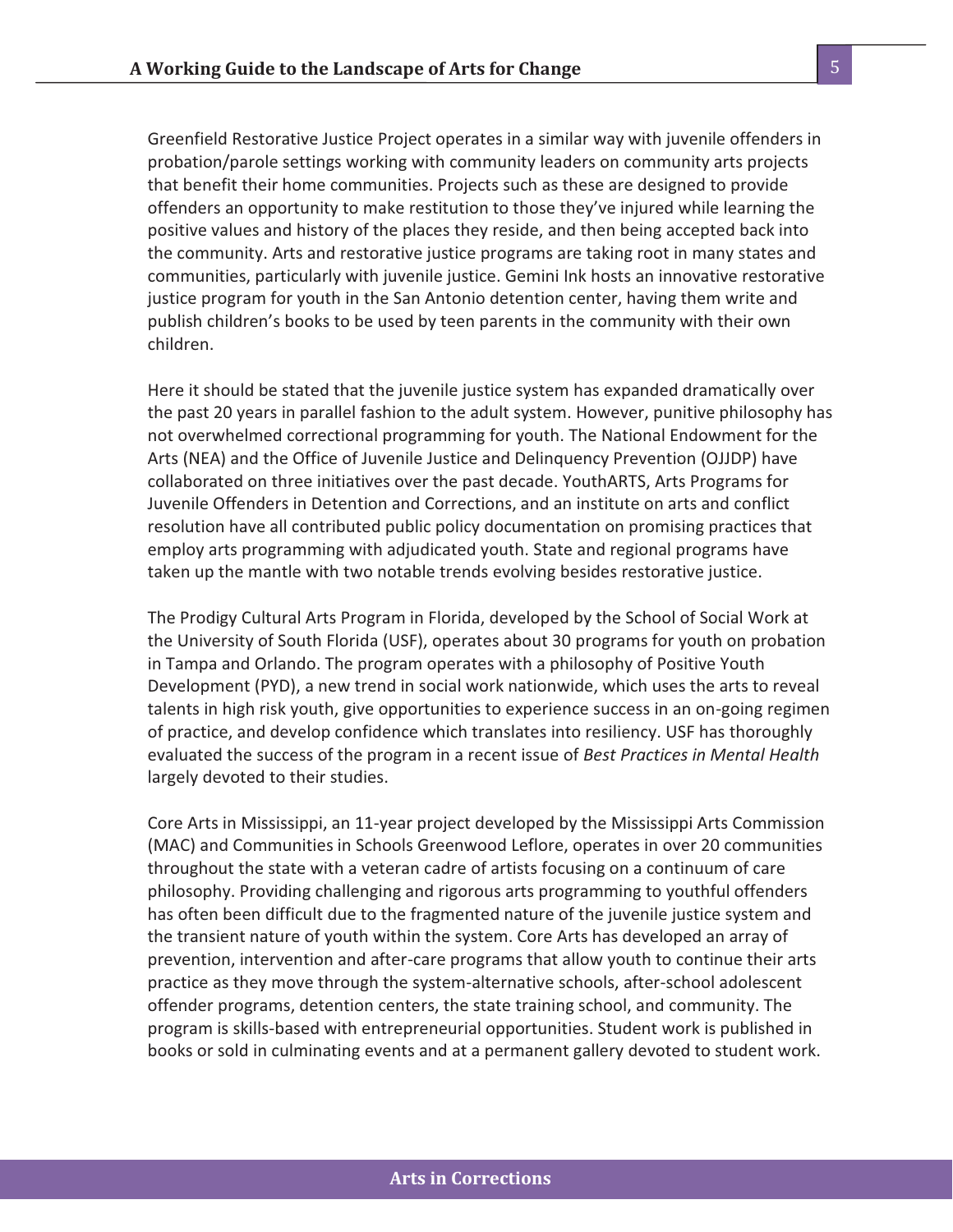Many state arts commissions support initiatives that serve court-involved youth similar to Mississippi. The Texas Commission on the Arts recently initiated a grants program called Arts and Public Safety, specifically designed as a crime prevention initiative serving both youth and adults in the criminal justice system. Zero tolerance policies in public schools have resulted in the rapid development throughout the U.S. of alternative schools that are hybrid public education/ juvenile justice facilities. Some are directed by the school systems, others by the courts, but all should legally abide by state frameworks mandating art instruction, and this has provided entrée for arts organizations and state arts commissions to step in with old-style Artist in Education residencies. Some significant juvenile justice programs operating in correctional education venues are Project YouthArtreach In Maryland, Voices Unbroken in New York, Arts in Prison Inc. in Kansas and Missouri, Unlocking the Light in Massachusetts, New Directions in Nevada, Writing Our Stories in Alabama, ArtSafe in Ohio and the William James Association programs in California just to name a few.

Over the past 40 years, community arts have cohered into a well documented field rather than a kaleidoscope of grassroots practice. Fueled by Artist in Education programs born in the '60s and the community programs spawned in the '70s by the CETA program, the U.S. has a deep infrastructure of community artists and arts organizations skilled in applied arts practice with diverse marginalized populations including adult and juvenile offenders. Universities in the U.S. have begun to attend to this as an academic program need. Art education designed for public schools has been hit by No Child Left Behind, and arts educators in need of work as well as fine arts graduates have increasingly turned to community arts residencies as employment opportunities. Universities have gradually taken note of this, designing programs that serve specific constituencies like adult and juvenile offenders. Examples are the previously mentioned Prison Creative Arts Project out of the University of Michigan and Changing Lives Through Literature/UMass Dartmouth. Other higher education correctional art and literature projects that come quickly to mind are directed from the University of Arizona, Auburn University, Brown University, University of North Carolina-Chapel Hill, and University of Iowa.

With an increasing national interest in arts and social justice, the "town and gown" university/community connection is probably the strongest developing trend in arts in correction programming that I see. It is in the economic interest of university art departments to expand beyond the art education/fine arts paradigm and combine interests with schools of social work, sociology, and criminal justice among others.

Given that the impact of arts in corrections programs has been well documented in reducing recidivism, reducing the incidence rate of misbehavior within correctional institutions, reducing anti-social behaviors in youth, enhancing educational achievement, and producing many other positive economic, social, and personally transformative outcomes, the question has to be begged—why isn't there a greater public policy investment in these programs? Unfortunately, the only answer I can give is that for the